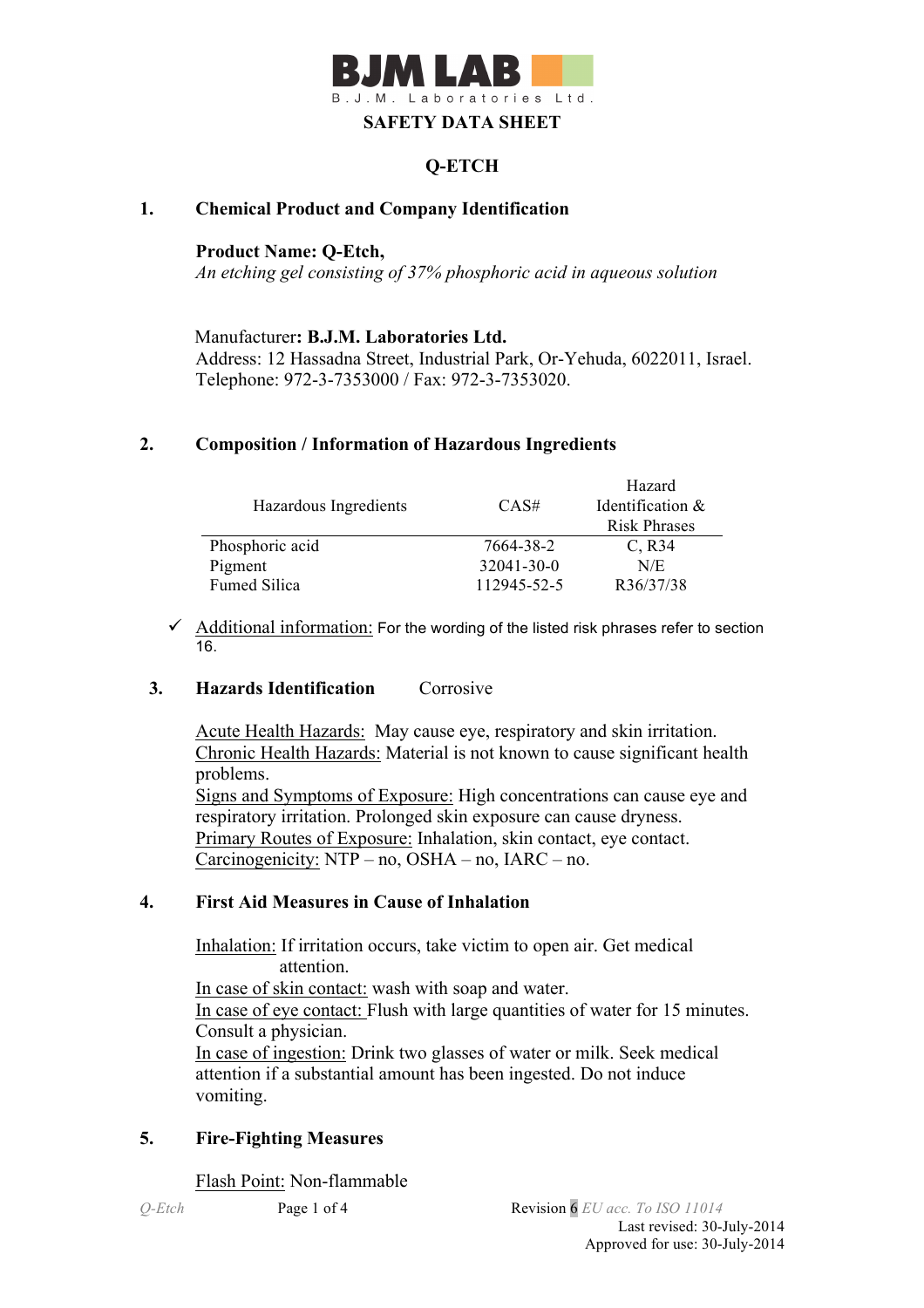

Extinguishing Media: Carbon dioxide, foam or dry chemical. Unusual Fire and Explosion Hazards: Upon combustion, irritating gases may form..

#### **6. Accidental Release Measures**

Personal Precautions: Prevent skin/ eye contact Environmental Precautions: Avoid ground water contamination.. Clean-Up Procedure: Wipe with damp paper towel. Discard properly.

## **7. Handling and Storage**

 Handling: No special measures necessary if handled according to instructions. Storage: Keep container tightly closed when not in use. Store at room temperature. Keep material in original packaging. Avoid unnecessary exposure to the product. At high temperatures toxic fumes of phosphoric acid and phosphorous oxides can be generated.

## **8. Exposure Controls/ Personal Protection**

 Exposure Controls: Use only in well ventilated areas. Eye Protection: Use protective eyewear. Hand and Skin Protection: Avoid unnecessary skin contact. Wear latex gloves when handling. Hygiene Measures: Remove spilled material from skin and clothing. Do not eat or drink when handling this material.

# **9. Physical and Chemical Properties**

Appearance: Blue semi-gel. Odor: Odorless. Boling Point/ Range: >100ºC/ 212ºF Evaporation Bate (water = 1):  $N/A$ Vapor Density ( $Air = 1$ ):  $N/A$ Solubility in Water: Miscible

## **10. Stability and Reactivity**

 Stability: This material is stable. Hazardous Reactions: None if handled according to directions Conditions to Avoid: Heat. Incompatibility: Strong caustics, metals, sulfides and sulfites.

## **11. Toxicological Information**

Acute oral toxicity: LD50 (rat) > 5000 mg/kg Irritation to Eyes: Irritates the eyes. Irritation of Skin: May irritate the skin. Allergic Effects: May cause allergic reaction on contact with skin.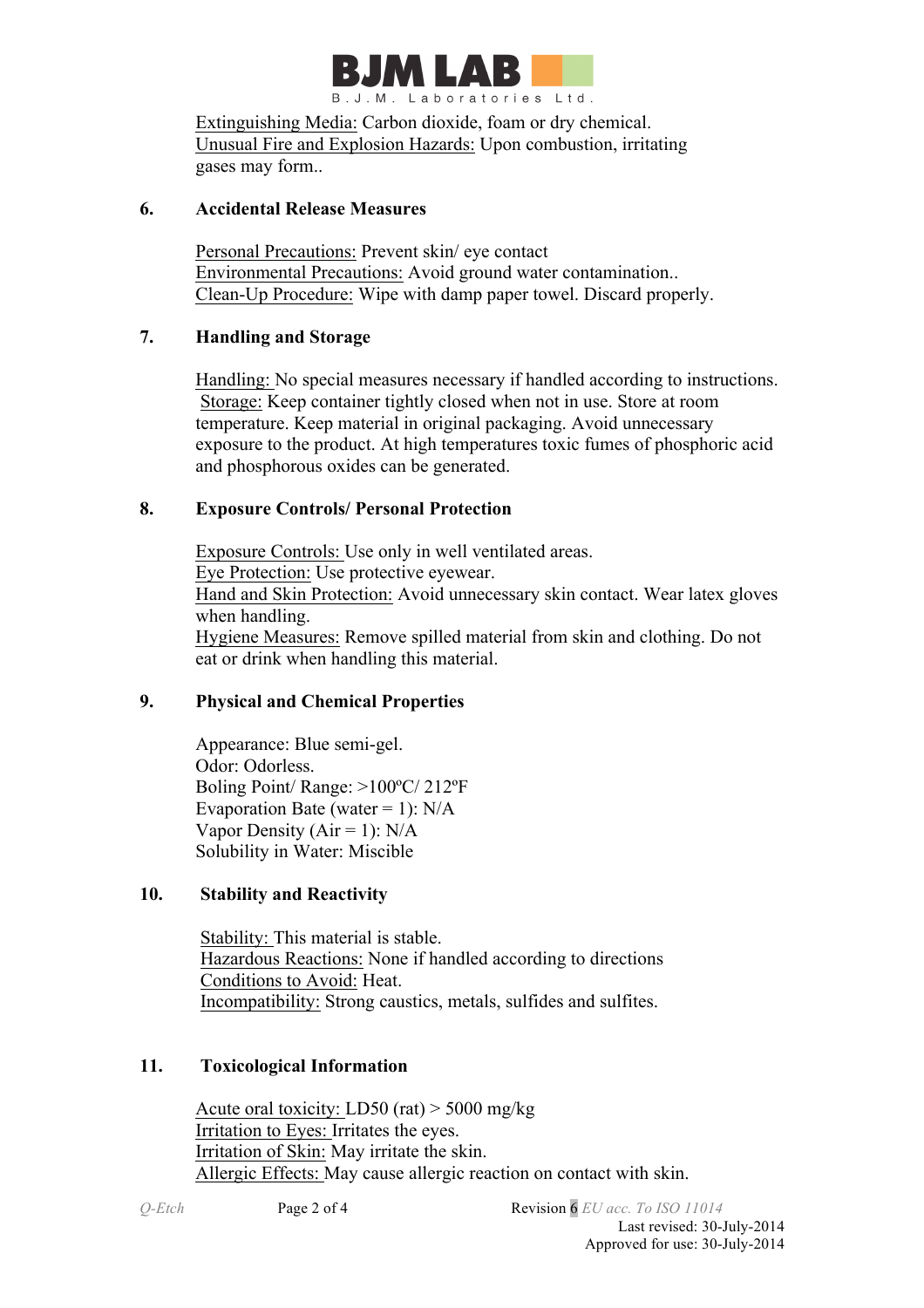

Other: If swallowed, may cause sore throat and burns of the mouth and throat. Prolonged exposure may cause burns to the respiratory tract , contact with soft tissues may cause burns.

#### **12. Ecological Information**

There is no specific information on the product. Use according to good working practices, avoiding release of the product into environment.

#### **13. Disposal Considerations**

 May be disposed of in landfill or incinerator In accordance with local, state and federal regulations.

#### **14. Transport Information**

| 14.1 Transport at land | <b>ADR</b>             | 8                            | <b>RID</b>       | 8           |
|------------------------|------------------------|------------------------------|------------------|-------------|
|                        | <b>UN Number</b>       | 1805                         | Kemler<br>Number |             |
|                        | Packing Group          | Ш                            |                  |             |
|                        | Proper shipping name   | Phosphoric acid,<br>liquid   |                  |             |
| 14.2 Transport at sea  | <b>ADNR</b>            | 8                            | <b>IMDG</b>      | $31-$<br>02 |
|                        | UN Number              | 1805                         |                  |             |
|                        | EMS                    | $F-E, S-B$                   | <b>MFAG</b>      | 700         |
|                        | Packing Group          | Ш                            |                  |             |
|                        | Proper shipping name   | Phosphoric acid,<br>liquid   |                  |             |
| 14.3 Air transport     | <b>ICAO / IATA-DGR</b> | Klasse 8                     |                  |             |
|                        | <b>UN Number</b>       | 1805                         |                  |             |
|                        | Proper shipping name   | Phosphoric acid,<br>solution |                  |             |
|                        | <b>Subsidiary Risk</b> |                              |                  |             |
|                        | Labels                 | Corrosive                    |                  |             |
|                        | Packing Group          | Ш                            |                  |             |

 U.S. DOT Shipping Name: Phosphoric acid, liquid U.S. DOT Hazard Class: 8 Number: UN1805 U.S. Dot Packing Group: III Other: Corrosive.

## **15. Regulatory Information**

This product requires classification according to the criteria of EC. The product is a medical device according to the EC-directive 93/42.

15.1 UN Number 1805 15.2 National regulations 15.3 EU number 231-633-2